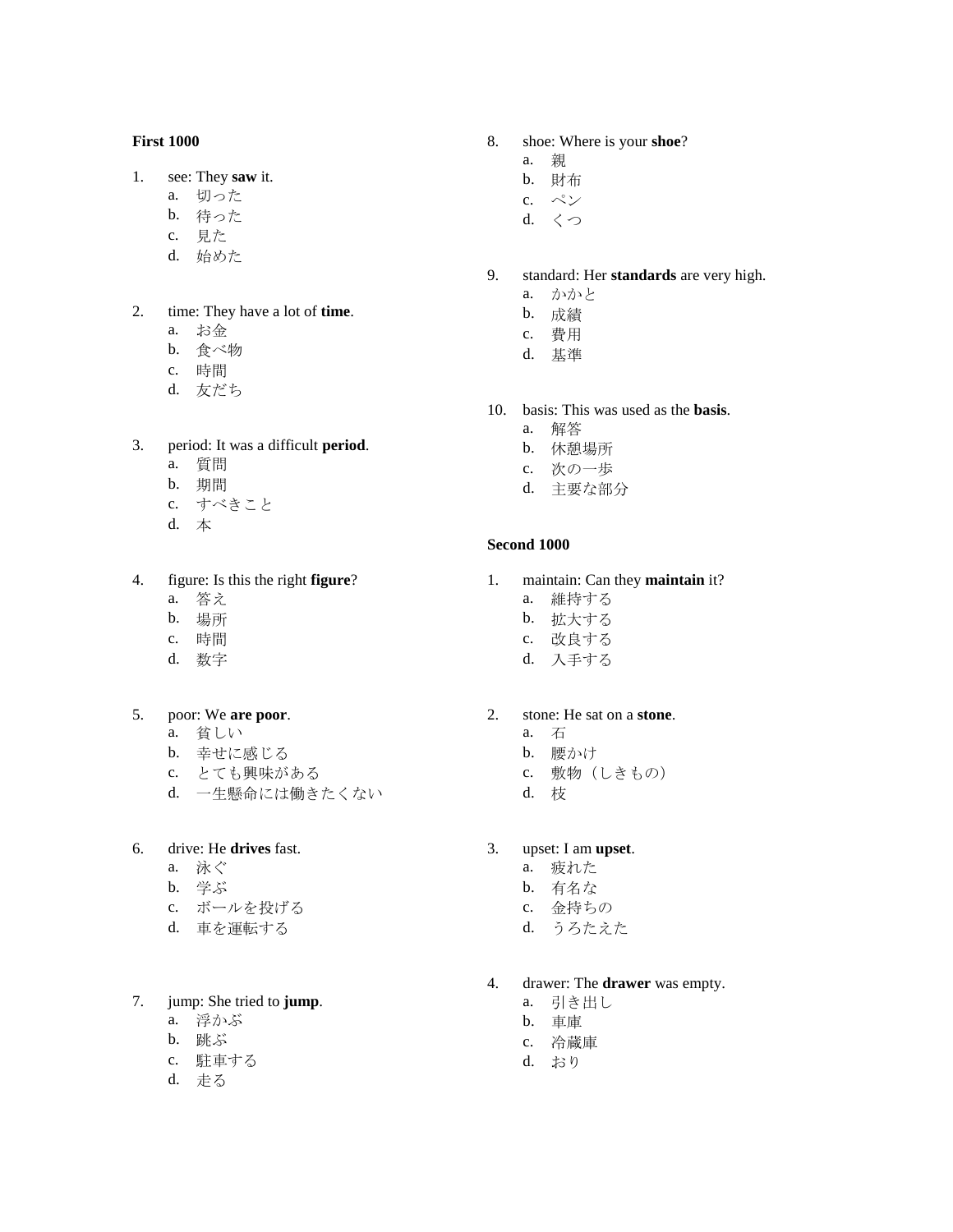#### 5. patience: He **has no patience**.

- a. 忍耐力がない
- b. 忙しい
- c. 信念がない
- d. 不公平だ
- 6. nil: His mark for that question was **nil**.
	- a. とても悪い
	- b. ゼロ
	- c. とても良い
	- d. 中間の

#### 7. pub: They went to the **pub**.

- a. 酒場
- b. 銀行
- c. 商店街
- d. 水泳プール
- 8. circle: Make a **circle**.
	- a. 下書き
	- b. 空白
	- c. 円
	- d. 大きな穴

#### 9. microphone: Please use the **microphone**.

- a. 電子レンジ
- b. マイク
- c. 顕微鏡(けんびきょう)
- d. 携帯電話
- 10. pro: He's a **pro**.
	- a. スパイ
	- b. ばか者
	- c. 記者
	- d. プロ

#### **Third 1000**

- 1. soldier: He is a **soldier**.
	- a. 実業家
	- b. 学生
	- c. 金属細工人
	- d. 兵士

### 2. restore: It has been **restored**.

- a. 繰り返された
- b. 移転された
- c. 値引きされた
- d. 復元された

#### 3. jug: He was holding a **jug**.

- a. 水入れ
- b. おしゃべり
- c. ベレー帽
- d. 拳銃

#### 4. scrub: He is **scrubbing** it.

- a. ひっかく
- b. 修理する
- c. ごしごし磨く
- d. 下絵を描く
- 5. dinosaur: The children were pretending to be **dinosaurs**.
	- a. 海賊
	- b. 妖精
	- c. 竜
	- d. 恐竜

#### 6. strap: He broke the **strap**.

- a. 約束
- b. ふた
- c.  $\blacksquare$
- d. ひも

### 7. pave: It was **paved**.

- a. ふさがれた
- b. 分割された
- c. 金の縁取りがされた
- d. 舗装(ほそう)された

#### 8. dash: They **dashed** over it.

- a. 駆けた
	- b. ぶらぶら歩いた
	- c. 戦った
	- d. ちらりと見た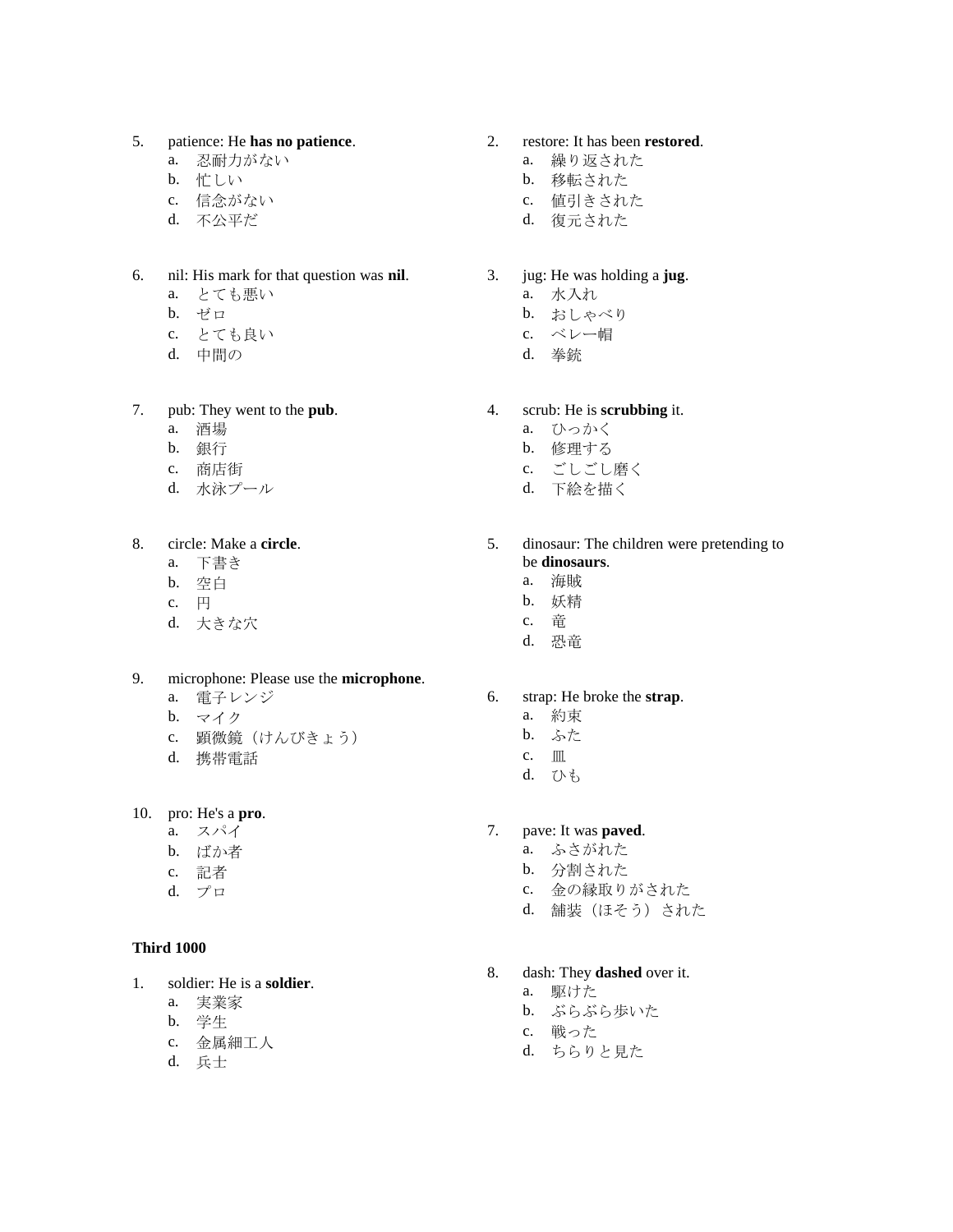- 9. rove: He couldn't stop **roving**.
	- a. 酔うこと
	- b. 放浪すること
	- c. 鼻歌を歌うこと
	- d. 一生懸命働くこと

### 10. lonesome: He felt **lonesome**.

- a. 不愉快な
- b. とても疲れた
- c. 孤独な
- d. 活発な

### **Fourth 1000**

- 1. compound: They made a new **compound**.
	- a. 契約
	- b. 複合物
	- c. 会社
	- d. 予想

### 2. latter: I agree with the **latter**.

- a. 牧師
- b. 理由
- c. 後者
- d. 答え

### 3. candid: Please be **candid**.

- a. 注意深い
- b. 思いやりのある
- c. 公平な
- d. 率直な

### 4. tummy: Look at my **tummy**.

- a. 襟(えり)巻き
- b. 腹
- c. リス
- d. 親指

# 5. quiz: We made a **quiz**.

- a. 矢筒
- b. 誤り
- c. 小テスト
- d. 巣箱

# 6. input: We need more **input**.

- a. 情報
- b. 労働者
- c. 詰め物
- d. お金

### 7. crab: Do you like **crabs**?

- a. カニ
- b. クラッカー
- c. かたい襟(えり)
- d. コオロギ
- 8. vocabulary: You will need more
	- **vocabulary**. a. 単語
	- b. 技術
	- c. お金
	- d. 拳銃
	-
- 9. remedy: We found a good **remedy**.
	- a. 改善法
	- b. 飲食店
	- c. 調理法
	- d. 方程式

### 10. allege: They **alleged it**.

- a. それを主張した
- b. それを盗作した
- c. それを証明した
- d. それに反論した

### **Fifth 1000**

- 1. deficit: The company **had a large deficit**.
	- a. 多額の赤字を抱えた
	- b. 価値が大いに下がった
	- c. 多額の支出計画を立てた
	- d. 多額の銀行預金があった

# 2. weep: He **wept**.

- a. 卒業した
- b. 泣いた
- c. 死んだ
- d. 心配した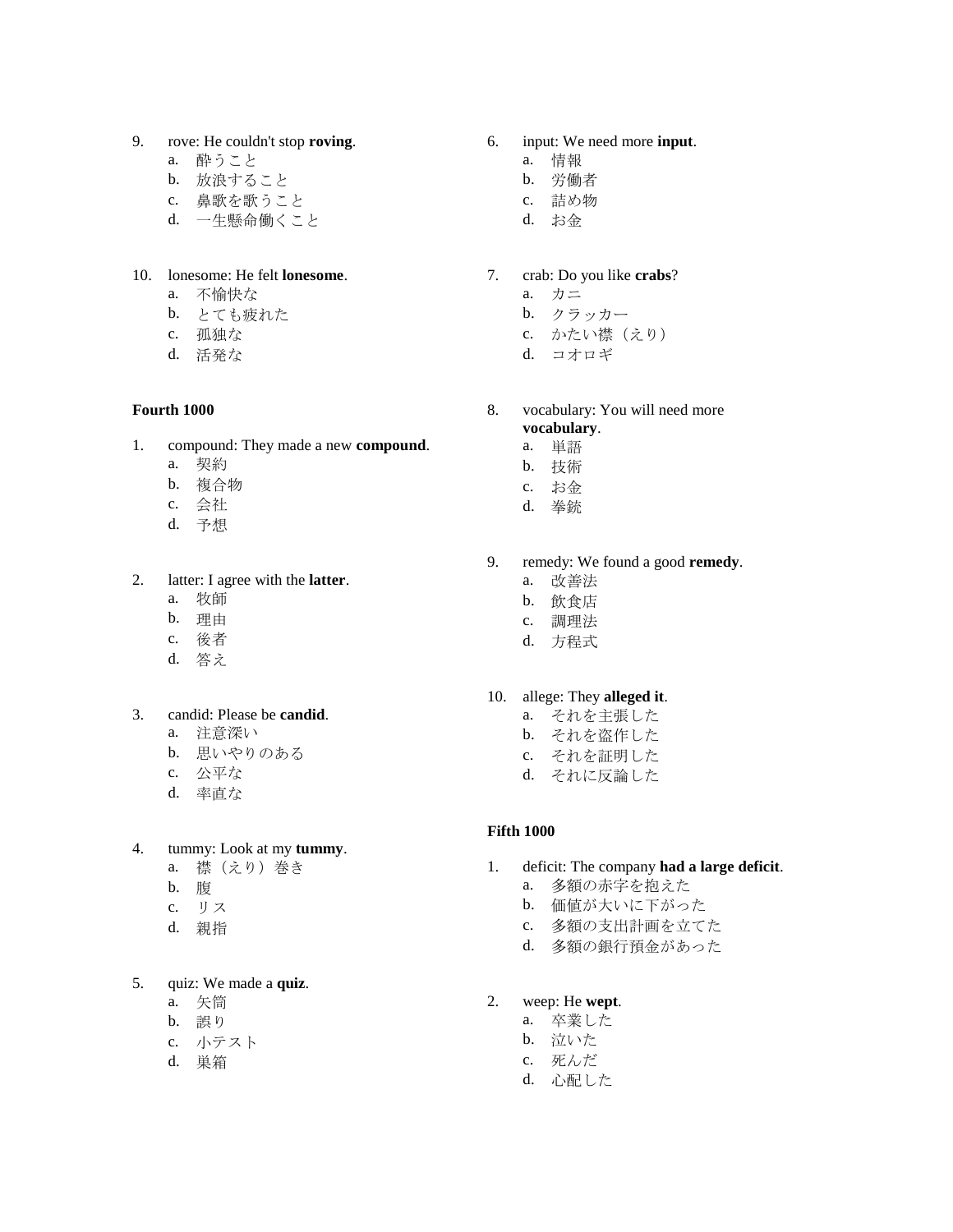# 3. nun: We saw a **nun**.

- a. ミミズ
- b. 大事故
- c. 修道女
- d. 空中の謎の光

### 4. haunt: The house is **haunted**.

- a. 装飾品にあふれた
- b. 賃借りされた
- c. 空き家の
- d. 幽霊の出没する

#### 5. compost: We need some **compost**.

- a. 強力な援助
- b. 精神的支え
- c. コンクリート
- d. 堆肥(たいひ)

### 6. cube: I need one more **cube**.

- a. ピン
- b. 立方体
- c. マグカップ
- d. はがき

# 7. miniature: It is a **miniature**.

- a. ミニチュア
- b. 顕微鏡(けんびきょう)
- c. 微生物
- d. 字画
- 8. peel: Shall I **peel** it?
	- a. 水に浸す
	- b. 皮をむく
	- c. 漂泊する
	- d. 薄く切る

### 9. fracture: They found a **fracture**.

- a. 破損
- b. 小片
- c. 上着
- d. 珍しい宝石

## 10. bacterium: They didn't find a single **bacterium**.

- a. 細菌
- b. 赤や橙(だいだい)色の花を持つ
- 植物
- c. ラクダ
- d. 盗品

### **Sixth 1000**

- 1. devious: Your plans are **devious**.
	- a. ごまかしの多い
	- b. 十分に練られた
	- c. 十分に考えられていない
	- d. 必要以上に費用のかかる
- 2. premier: The **premier** spoke for an hour.
	- a. 弁護士
	- b. 大学講師
	- c. 冒険家
	- d. 首相

# 3. butler: They have a **butler**.

- a. 執事(しつじ)
- b. のこぎり
- c. 家庭教師
- d. 地下貯蔵庫

## 4. accessory: They gave us some **accessories**.

- a. ビザ
- b. 法令
- c. 選択肢
- d. アクセサリー
- 5. threshold: They raised the **threshold**.
	- a. 旗
	- b. 境界点
	- c. 天井
	- d. 利子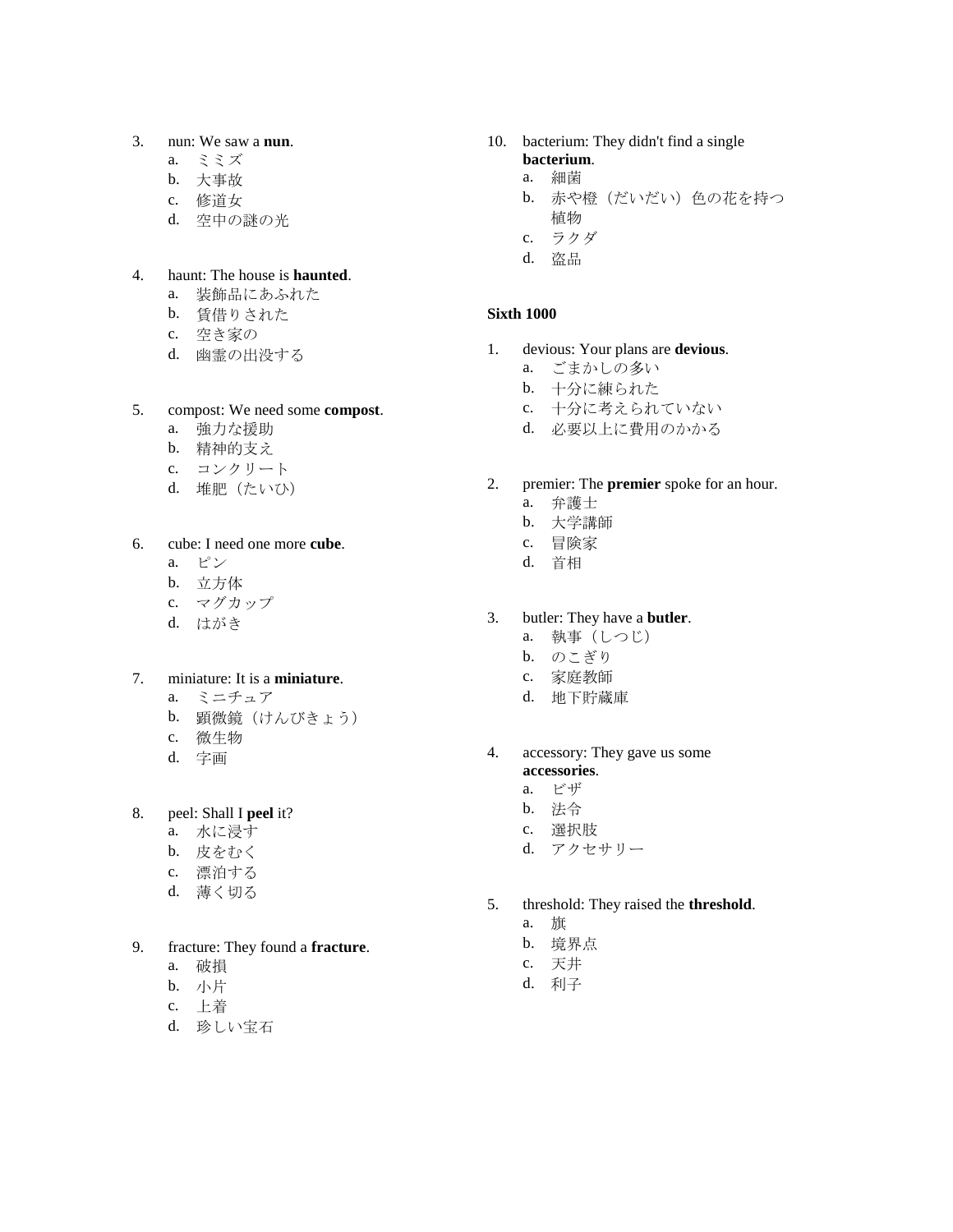- 6. thesis: She has completed her **thesis**.
	- a. 論文
	- b. 要約
	- c. 見習い期間
	- d. 長期入院治療

## 7. strangle: He **strangled** her.

- a. 絞(し)め殺した
- b. 甘やかした
- c. 誘拐した
- d. 賞賛した

#### 8. cavalier: He treated her in a **cavalier** manner.

- a. 思慮に欠ける
- b. 礼儀正しい
- c. ぎこちない
- d. 子にふさわしい

#### 9. malign: His **malign** influence is still felt. a. 悪い

- b. 良い
- c. 非常に重要な
- d. 秘密の
- 10. veer: The car **veered**.
	- a. 急に進路を変えた
	- b. 揺れた
	- c. 大きな音をたてた
	- d. 横滑りした

### **Seventh 1000**

- 1. olive: We bought **olives**.
	- a. オリーブ
	- b. カーネーション
	- c. 男性用水着
	- d. 草刈り機

# 2. quilt: They made a **quilt**.

- a. 遺言
- b. 契約
- c. キルト
- d. 羽ペン

# 3. stealth: They did it by **stealth**.

- a. 大金を使うこと
- b. 無理強いすること
- c. ひそかなやり方
- d. 直面している問題を気にとめない こと
- 4. shudder: The boy **shuddered**.
	- a. ささやいた
	- b. 落ちかけた
	- c. 身震いした
	- d. 叫んだ

# 5. bristle: The **bristles** are too hard.

- a. 質問
- b. 剛毛
- c. 折りたたみベッド
- d. 靴底

# 6. bloc: They have joined this **bloc**.

- a. 楽団
- b. 窃盗(せっとう)団
- c. 偵察(ていさつ)隊
- d. 連合

### 7. demography: This book is about **demography**.

- a. 地理学
- b. 幾何学
- c. 水文学
- d. 人口統計学

# 8. gimmick: That's a good **gimmick**.

- a. 作業用足場
- b. 財布
- c. 注意を引く行為やもの
- d. からくり
- 9. azalea: This **azalea** is very pretty.
	- a. ツツジ
	- b. 天然の糸から作られた軽い素材
	- c. サリー(主にインド人女性が身 につける長い衣装)
	- d. ホタテガイ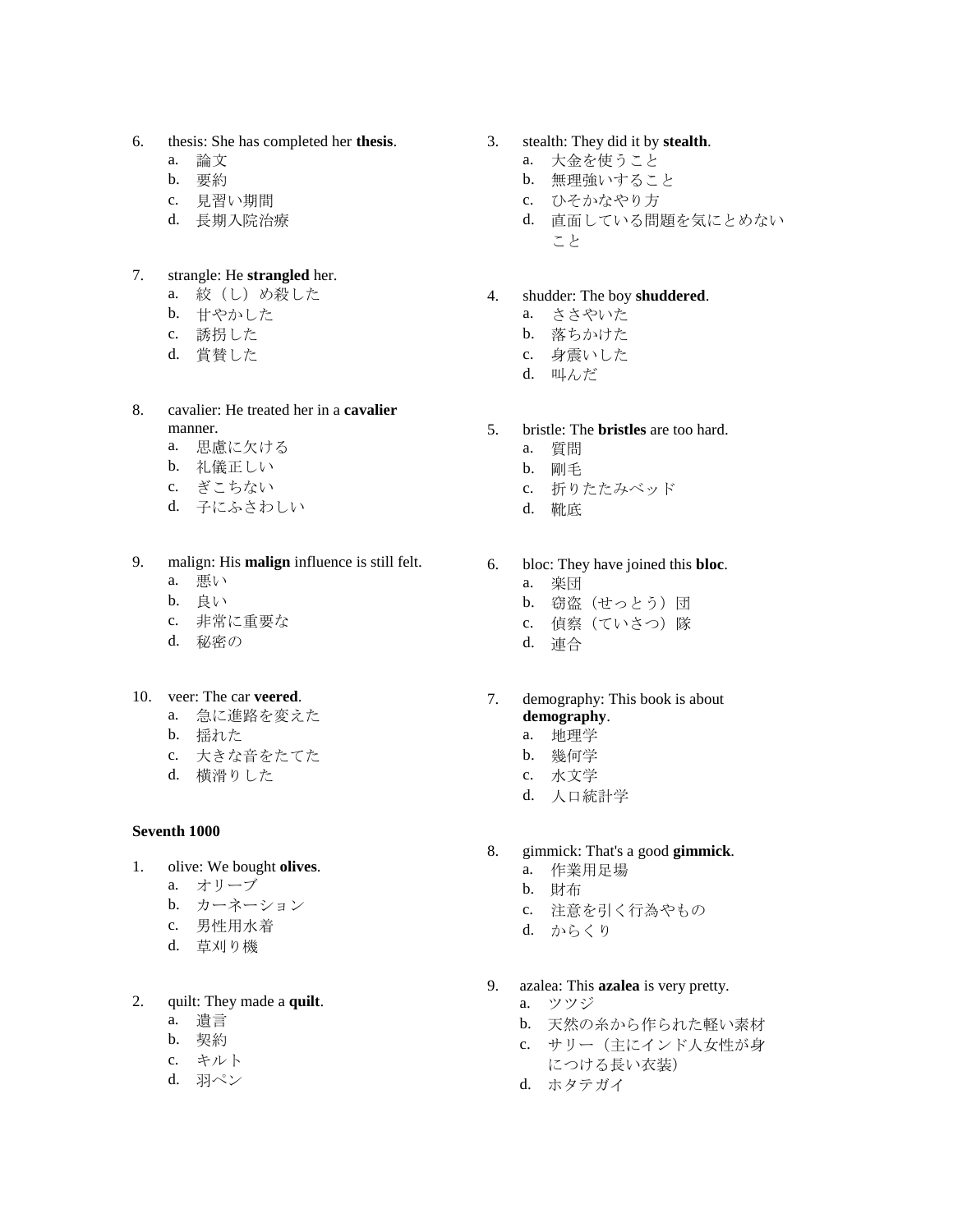- 10. yoghurt: This **yoghurt** is disgusting.
	- a. 沈泥(ちんでい)
	- b. 傷口
	- c. ヨーグルト
	- d. カリン(植物の一種)

#### **Eighth 1000**

- 1. erratic: He was **erratic**.
	- a. 落ち度がない
	- b. 非常に悪い
	- c. 非常に礼儀正しい
	- d. 気まぐれな

### 2. palette: He lost his **palette**.

- a. 釣りかご
- b. 食欲
- c. 若い女性の友人
- d. パレット

# 3. null: His influence **was null**.

- a. 良い結果を産んだ
- b. 役立たなかった
- c. 効果がなかった
- d. 長引いた
- 4. kindergarten: This is a good **kindergarten**.
	- a. 気晴らし
	- b. 幼稚園
	- c. リュックサック
	- d. 図書館

### 5. eclipse: There was an **eclipse**.

- a. 大暴風
- b. 水しぶきの音
- c. 大虐殺
- d. 日食

# 6. marrow: This is the **marrow**.

- a. マスコット
- b. 骨髄(こつずい)
- c. 操縦かん
- d. 昇給
- 7. locust: There were hundreds of **locusts**.
	- a. バッタ
	- b. 志願者
	- c. 菜食主義者
	- d. 明るい色の野生植物

## 8. authentic: It is **authentic**.

- a. 本当の
- b. とても騒がしい
- c. 古い
- d. 乾燥した
- 9. cabaret: We saw the **cabaret**.
	- a. 壁画
	- b. キャバレー
	- c. ゴキブリ
	- d. 人魚

### 10. mumble: He started to **mumble**.

- a. 集中する
- b. 身震いする
- c. ずっと居残る
- d. つぶやく

### **Ninth 1000**

- 1. hallmark: Does it have a **hallmark**?
	- a. 消費期限
	- b. 品質証明
	- c. 王室認可の印
	- d. 偽造防止のための印
- 2. puritan: He is a **puritan**.
	- a. 注目をあびたがる人
	- b. 厳格な道徳心をもつ人
	- c. 放浪する人
	- d. けちな人
- 3. monologue: Now he has a **monologue**.
	- a. 片めがね
	- b. 一人芝居
	- c. 独占
	- d. 文字絵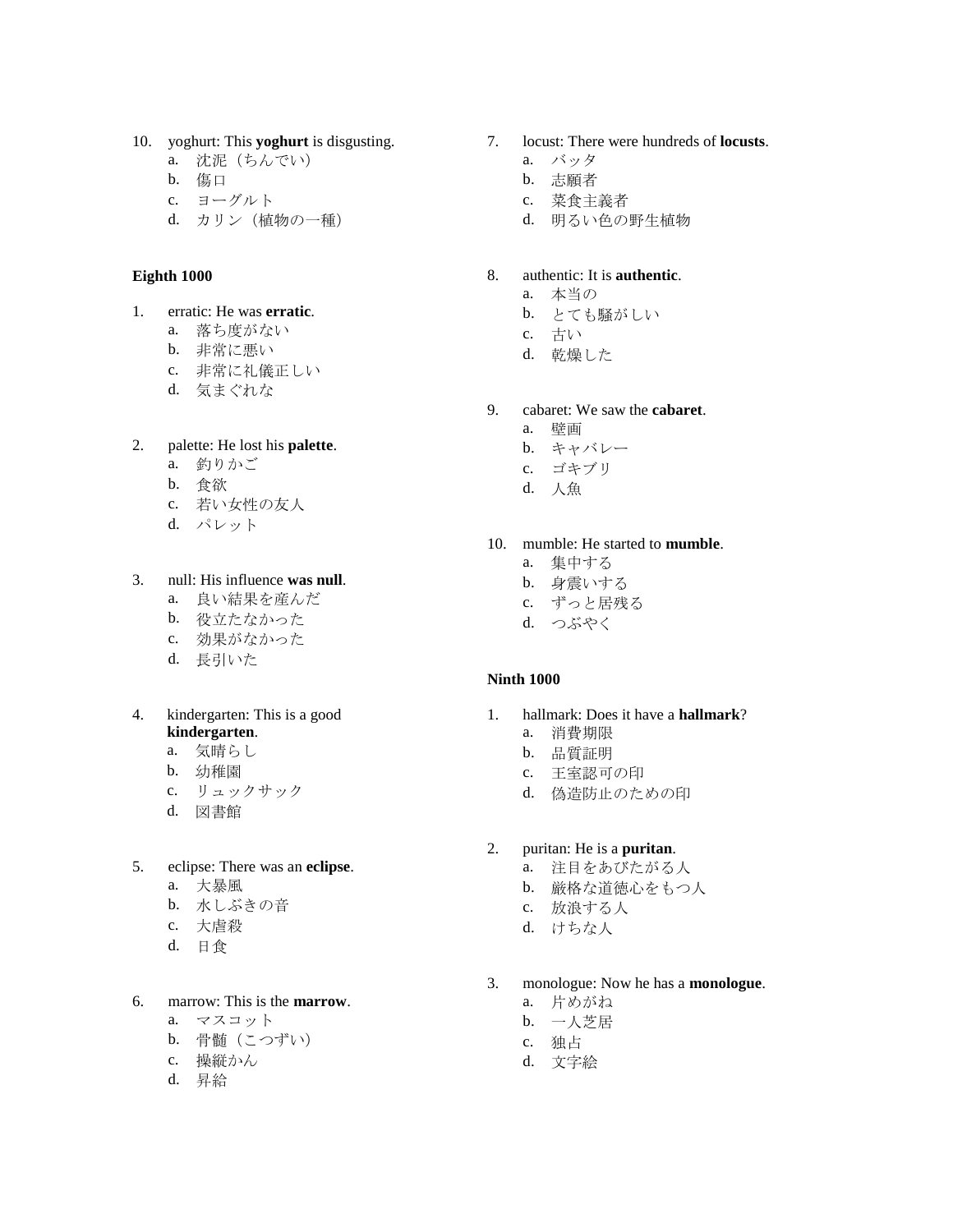- 4. weir: We looked at the **weir** .
	- a. 奇人
	- b. 紅樹林
	- c. 旧式金管楽器
	- d. ダム

#### 5. whim: He had lots of **whims** .

- a. 古い金貨
- b. 雌(めす) 馬
- c. 思いつき
- d. こぶ

### 6. perturb: I was **perturbed** .

- a. 同意させられた
- b. 不安な
- c. 困り果てた
- d. ずぶぬれの

7. regent: They chose a **regent** .

- a. 無責任な人
- b. 臨時司会者
- c. 摂政(せっしょう)
- d. 代表者

#### 8. octopus: They saw an **octopus** .

- a. フクロウ
- b. 潜水艦
- c. ヘリコプター
- d. タコ

### 9. fen: The story is set in the **fens** .

- a. 沼地
- b. 岩山
- c. 貧困街
- d. 大昔

### 10. lintel: He painted the **lintel** .

- a. 鴨居(かもい)
- b. 渡し船
- c. ライム
- d. 垂れ幕

#### **Tenth 1000**

- 1. awe: They looked at the mountain with **awe** .
	- a. 心配
	- b. 興味
	- c. 驚嘆
	- d. 尊敬
		-
- 2. peasantry: He did a lot for the **peasantry** . a. 地元の人々
	- b. 寺 院
	- c. 社会人チーム
	- d. 小作農
- 3. egalitarian: This organization is very **egalitarian** .
	- a. 秘密主義の
	- b. 保守的な
	- c. 訴訟好きな
	- d. 平等主義の
- 4. mystique: He has lost his **mystique** .
	- a. 体格
	- b. 神秘的な雰囲気
	- c. 愛人
	- d. 口ひげ
- 5. upbeat: I'm feeling really **upbeat** about it.
	- a. 取り乱した
	- b. 陽気な
	- c. 傷ついた
	- d. 混乱した
- 6. cranny: We found it in the **cranny** !
	- a. がらくた市
	- b. 割れ目
	- c. 屋根裏
	- d. たんす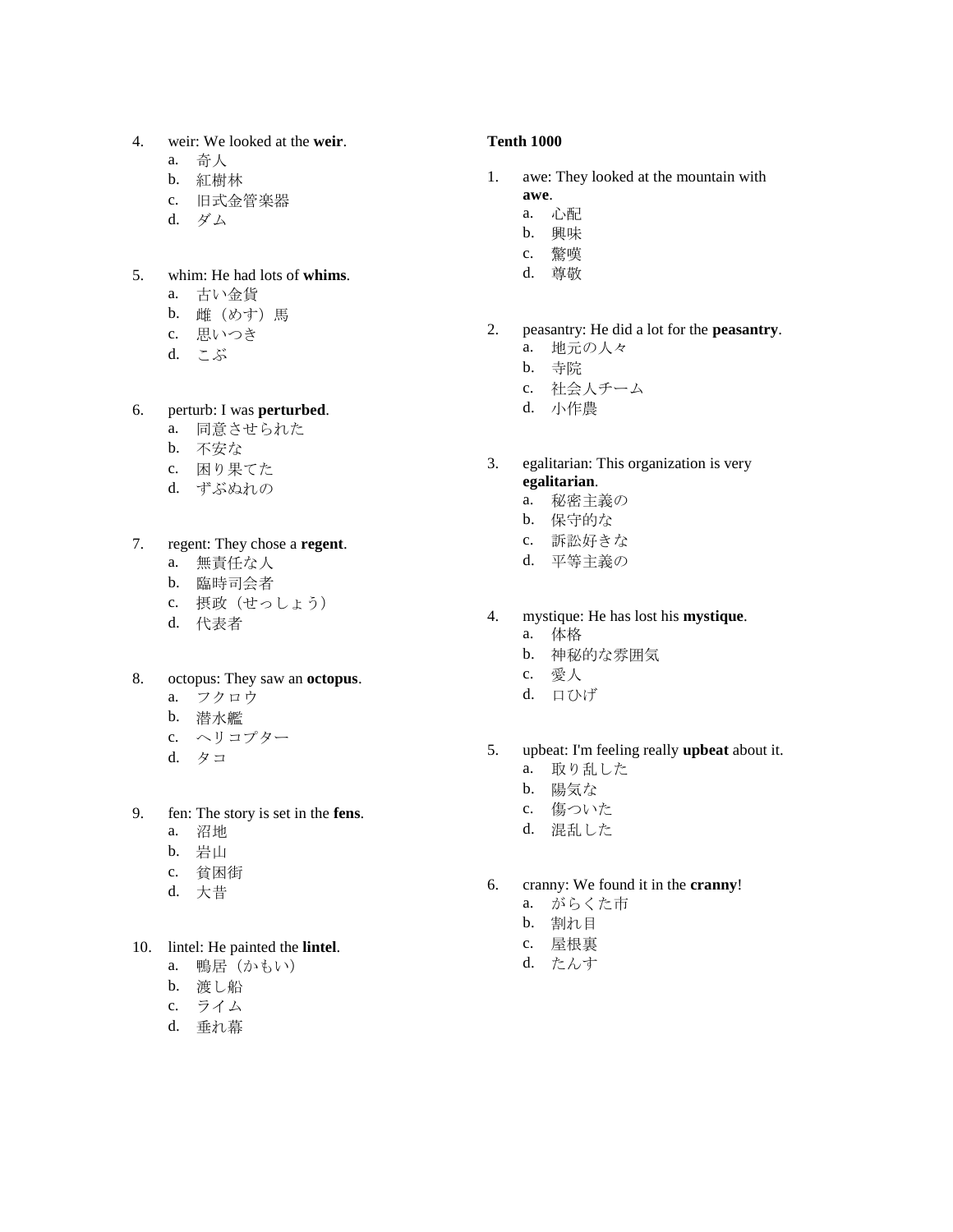- 7. pigtail: Does she have a **pigtail**?
	- a. お下げの髪
	- b. 衣服のすそ
	- c. ベゴニア (植物の一種)
	- d. 恋人

#### 8. crowbar: He used a **crowbar**.

- a. くぎ抜き
- b. 偽名
- c. 千枚通し
- d. 金属杖

### 9. ruck: He got hurt in the **ruck**.

- a. 骨盤
- b. 乱闘
- c. 人ごみ
- d. 雪上レース
- 10. lectern: He stood at the **lectern**.
	- a. 聖書朗読台
	- b. 祭壇
	- c. 酒場
	- d. 端

#### **Eleventh 1000**

- 1. excrete: This was **excreted** recently.
	- a. 排出された
	- b. 明らかにされた
	- c. 調査された
	- d. 違法とみなされた

# 2. mussel: They bought **mussels**.

- a. ビー玉
- b. ムラサキイガイ (貝の一種)
- c. カリン(植物の一種)
- d. 紙ナプキン
- 3. yoga: She has started **yoga**.
	- a. マクラメ(ひもを結んで模様にし た形)
	- b. ヨガ
	- c. バドミントン
	- d. 東洋由来の踊り
- 4. counterclaim: They made a **counterclaim**.
	- a. 反訴
	- b. 不良品の返品要求
	- c. 企業間契約
	- d. キルト

# 5. puma: They saw a **puma**.

- a. レンガの家
- b. 高温乾燥地帯の木
- c. 大暴風
- d. ピューマ
- 6. pallor: His **pallor** caused them concern.
	- a. 異常に高い体温
	- b. 無関心
	- c. 仲間
	- d. 肌の青白さ

#### 7. aperitif: She had an **aperitif**.

- a. 長いす
- b. 家庭教師
- c. 大きい羽根のついた帽子
- d. 食前酒
- 8. hutch: Please clean the **hutch**.
	- a. 焼き網
	- b. 荷物入れ
	- c. 車輪のハブ(自転車の車輪の中心 にある丸い金属
	- d. おり
- 9. emir: We saw the **emir**.
	- a. 二本の長い曲線状の尾羽を持つ鳥
	- b. 乳母
	- c. 首長
	- d. 氷でできた家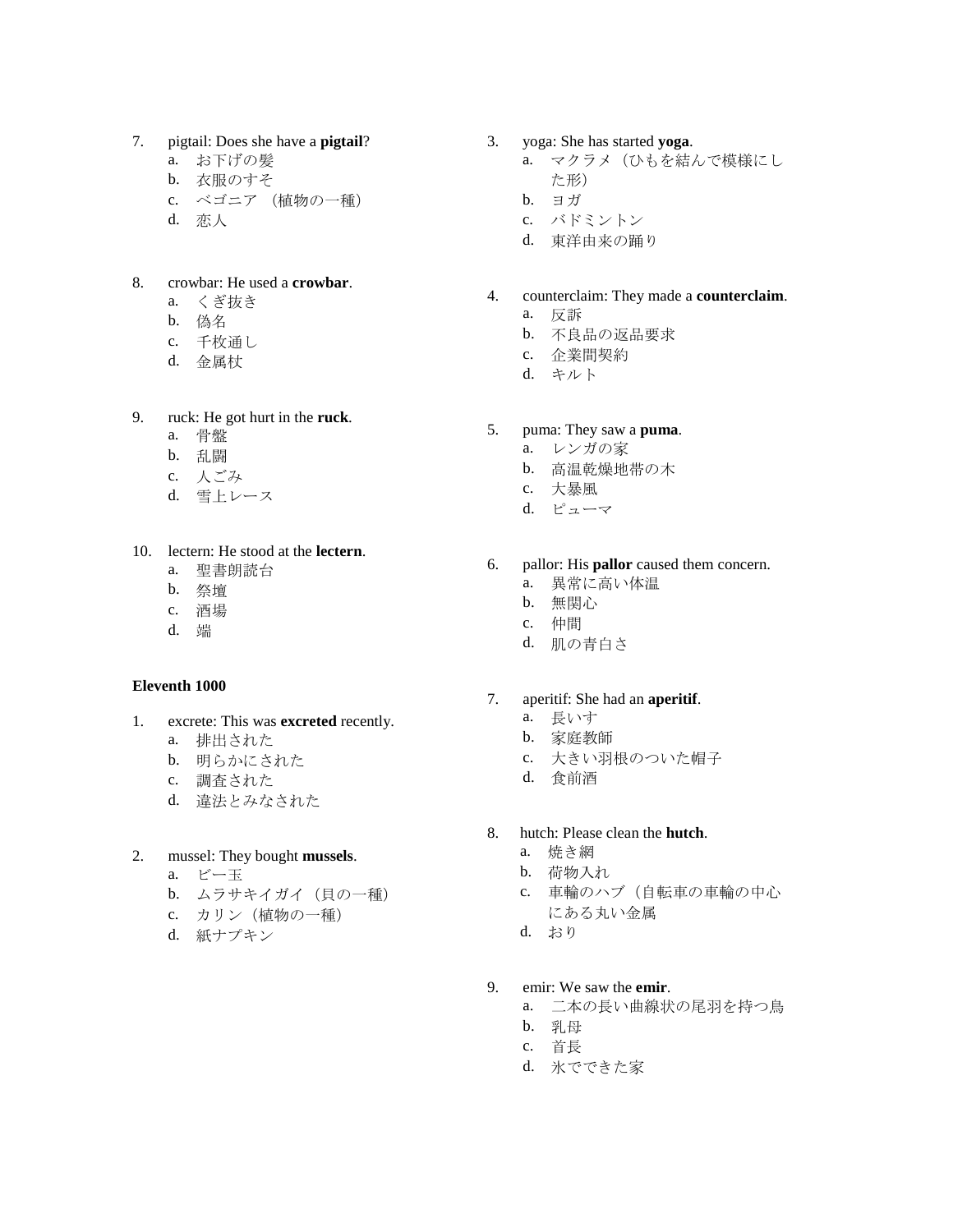- 10. hessian: She bought some **hessian**.
	- a. サケ
	- b. 大麻
	- c. 粗い麻布
	- d. コリアンダー

#### **Twelfth 1000**

- 1. haze: We looked through the **haze**.
	- a. 丸窓
	- b. もや
	- c. 日よけ
	- d. 名簿
- 2. spleen: His **spleen** was damaged.
	- a. ひざ頭
	- b. 脾臓(ひぞう)
	- c. 下水管
	- d. 自尊心
- 3. soliloquy: That was an excellent **soliloquy**!
	- a. 六重唱曲
	- b. 異名
	- c. 光と音楽を用いた催し物
	- d. 独白
- 4. reptile: She looked at the **reptile**. a. 写本
	-
	- b. 爬(は)虫類
	- c. 訪問販売員
	- d. グワッシュ画法
- 5. alum: This contains **alum**.
	- a. 毒素
	- b. 化学繊維
	- c. かぎ薬
	- d. ミョウバン
- 6. refectory: We met in the **refectory**.
	- a. 食堂
	- b. 弁護士事務所
	- c. 寮
	- d. 温室
- 7. caffeine: This contains a lot of **caffeine**.
	- a. 睡眠薬
	- b. 堅い葉からできる糸
	- c. 誤った考え
	- d. カフェイン

### 8. impale: He nearly got **impaled**.

- a. 起訴された
- b. 投獄された
- c. 突き刺された
- d. 口論に巻き込まれた
- 9. coven: She is the leader of a **coven**.
	- a. 聖歌隊
	- b. 協同組合
	- c. 集団
	- d. 修道女

10. trill: He practised the **trill**.

- a. 震え声
- b. バイオリン
- c. 投球法
- d. つま先旋回

### **Thirteenth 1000**

- 1. ubiquitous: Many weeds are **ubiquitous**.
	- a. 除去しにくい
	- b. 長く強い根をもつ
	- c. 至る所にある
	- d. 冬に枯れる

### 2. talon: Just look at those **talons**!

- a. 頂上
- b. かぎづめ
- c. よろいかぶと
- d. ばか
- 3. rouble: He had a lot of **roubles**.
	- a. ルビー
	- b. 親族
	- c. ルーブル (ロシアの貨幣)
	- d. 道徳上の障害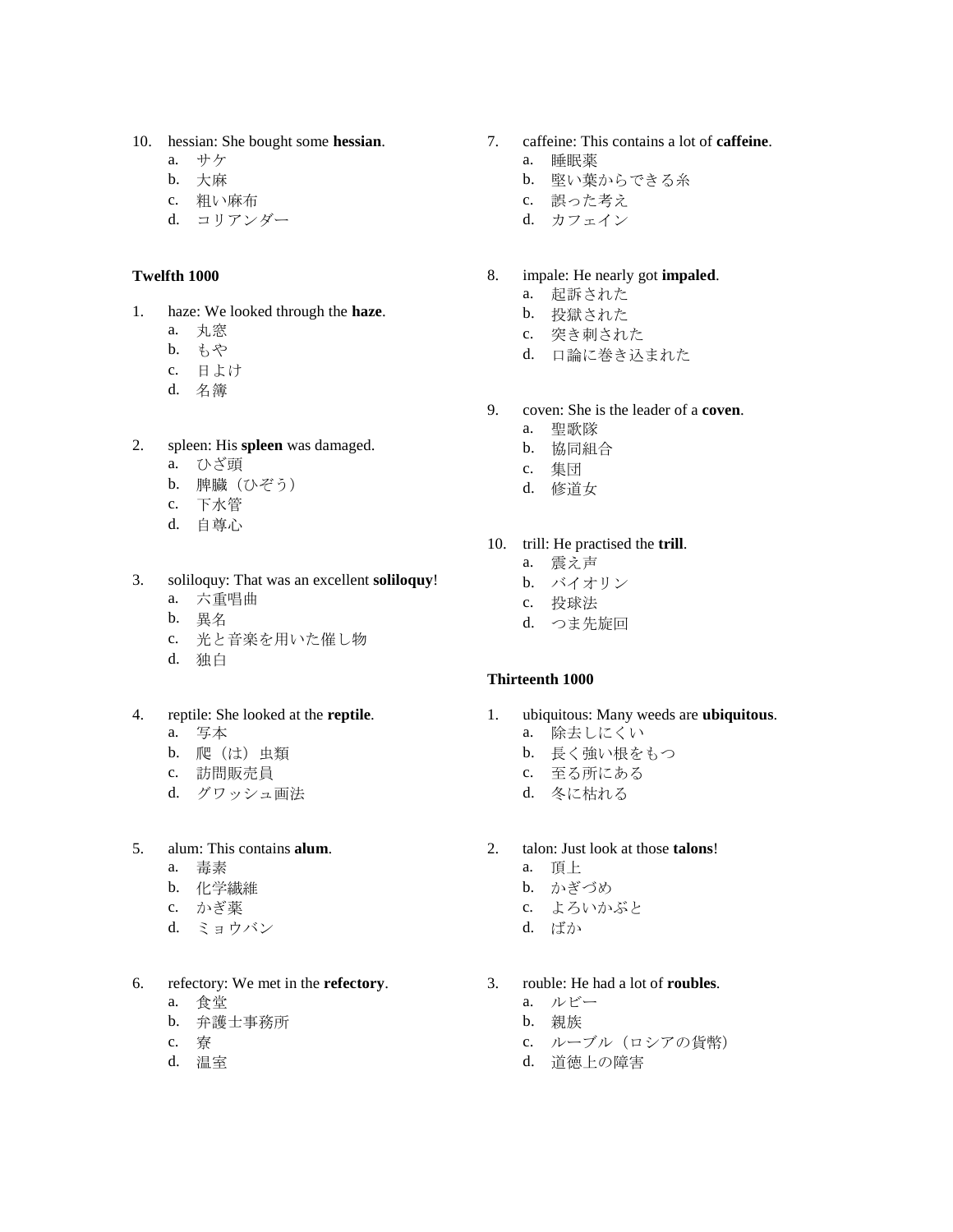### 4. jovial: He was very **jovial**.

- a. 社会的地位の低い
- b. あらさがしの好きな
- c. 陽気な
- d. 友好的な

### 5. communiqué: I saw their **communiqué**.

- a. 批評
- b. 共有広場
- c. 広告ビラ
- d. 公式発表

### 6. plankton: We saw a lot of **plankton**.

- a. 成長の早い有毒植物
- b. プランクトン
- c. 堅い材木となる木
- d. 地滑りの原因となる灰色粘土

### 7. skylark: We watched a **skylark**.

- a. 航空ショー
- b. 人工衛星
- c. 手品師
- d. ヒバリ

### 8. beagle: He owns two **beagles**.

- a. オープンカー
- b. 機関銃
- c. ビーグル犬
- d. 別荘

# 9. atoll: The **atoll** was beautiful.

- a. 環状サンゴ島
- b. つづれ織り
- c. ティアラ
- d. 上流

### 10. didactic: The story is very **didactic**.

- a. 教訓的な
- b. 信じがたい
- c. はらはらさせる
- d. 意味深長な

#### **Fourteenth 1000**

- 1. canonical: These are **canonical examples**.
	- a. 規則を破った例
	- b. 聖書中の例
	- c. 広く受け入れられた例
	- d. 近年認められた例

#### 2. atop: He was **atop** the hill.

- a. 底に
- **b.** 頂上に
- c. こちら側に
- d. 裏側に

### 3. marsupial: It is a **marsupial**.

- a. 硬い脚をもった動物
- b. 数年で成長する植物
- c. 花を太陽に向ける植物
- d. 有袋(ゆうたい)動物

### 4. augur: It **augured well**.

- a. 良い前兆となった
- b. 予測と十分に一致した
- c. 他のものとよく似合う色合いだっ た
- d. 澄んだ美しい音で鳴った

### 5. bawdy: It was very **bawdy**.

- a. 予測しがたい
- b. 楽しい
- c. 急がせられた
- d. 下品な

# 6. gauche: He was **gauche**.

- a. おしゃべりな
- b. 柔軟な
- c. ぎこちない
- d. 頑固な
- 7. thesaurus: She used a **thesaurus**.
	- a. 辞書の一種
	- b. 化学合成物の一種
	- c. 特別な話し方の一種
	- d. 皮下注射の一種